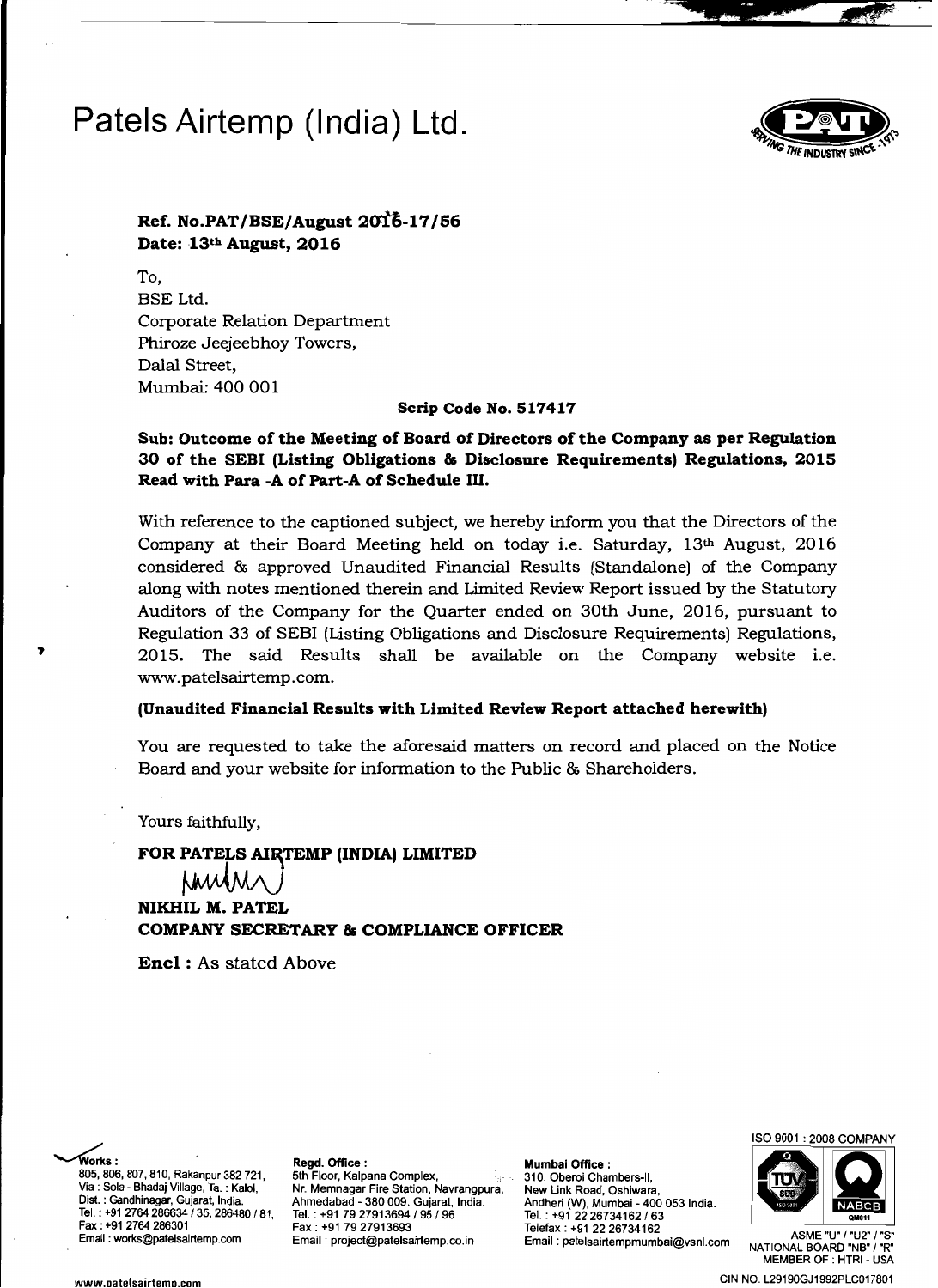## • **Patels Airtemp (India) Ltd.**



### STATEMENT OF UNAUDITED STANDALONE FINANCIAL RESULTS FOR THE QUARTER ENDED 30TH JUNE, 2016 (Rs. In Lacs except EPS) Particulars 3 Months ended 30/06/2016 3 Months ended 31/03/2016 3 Months ended 30/06/2015 Year ended 31/03/2016 Unaudited Audited Unaudited Audited 1 Income from Operations a) Net Sales/Income from Operations (Net of Excise Duty) 3189.37 3617.92 3617.92 2,520.05 11867.50 b) Other Operating Income 128.03 171.77 135.91 797.21 Total Income from Operations (net) 3317.40 3789.69 2655.96 12664.71

Sr.<br>No.

| $\overline{2}$     | <b>Expenses</b>                                                                                                                                                                                            |         |         |          |                   |
|--------------------|------------------------------------------------------------------------------------------------------------------------------------------------------------------------------------------------------------|---------|---------|----------|-------------------|
|                    | a) Cost of Materials consumed                                                                                                                                                                              | 1704.84 | 934.93  | 1,577.99 | 5914.90           |
|                    | b) Purchase of stock-in-trade                                                                                                                                                                              | 125.59  | 203.16  | 117.77   | 580.14            |
|                    | c) Changes in inventories of finished goods, work-in-progess and stock-in-trade                                                                                                                            | 38.99   | 1081.48 | (223.56) | 614.85            |
|                    | d) Employee benefits expense                                                                                                                                                                               | 164.17  | 206.98  | 148.39   | 706.60            |
|                    | e) Labour Charges                                                                                                                                                                                          | 315.29  | 332.42  | 232.49   | 1166.49           |
|                    | f) Depreciation and amortisation expenses                                                                                                                                                                  | 61.18   | 66.56   | 57.65    | 239.59            |
|                    | g) Other Expenses                                                                                                                                                                                          | 560.47  | 618.08  | 491.95   | 2192.42           |
|                    | <b>Total Expenses</b>                                                                                                                                                                                      | 2970.53 | 3443.61 | 2402.68  | 11414.99          |
| 3                  | Profit/(Loss) from operations before other income, finance costs and execeptional items<br>$(1-2)$                                                                                                         | 346.87  | 346.08  | 253.28   | 1249.72           |
| $\overline{\bf 4}$ | Other Income                                                                                                                                                                                               | 18.78   | 5.81    | 16.87    | 45.78             |
| 5                  | Profit/(Loss) from ordinary activities before finance costs and exceptional items (3+4)                                                                                                                    | 365.65  | 351.89  | 270.15   | 1295.50           |
| 6<br>7             | <b>Interest and other Finance Costs</b>                                                                                                                                                                    | 43.76   | 51.38   | 34.81    | 186.77            |
|                    | Profit/(Loss) from ordinary activities after finance costs but before exceptional items (5-6)                                                                                                              | 321.89  | 300.51  | 235.34   | 1108.73           |
| 8                  | <b>Exceptional Items</b>                                                                                                                                                                                   | 0.00    | 0.00    | 0.00     | 0.00              |
| 9                  | Profit / (Loss) from Oridinary Activities before tax (7-8)                                                                                                                                                 | 321.89  | 300.51  | 235.34   | 1108.73           |
| 10                 | <b>Tax Expenses</b>                                                                                                                                                                                        | 118.38  | 115.18  | 75.74    | 393.91            |
| 11                 | Net Profit / (Loss) from Oridinary Activities after tax (9-10)                                                                                                                                             | 203.51  | 185.33  | 159.60   | 714.82            |
| 12                 | Extraordinary items (Net of Tax Expenses)                                                                                                                                                                  | 0.00    | 0.00    | 0.00     | 0.00              |
| 13                 | Net Profit / (Loss) for the period (11-12)                                                                                                                                                                 | 203.51  | 185.33  | 159.60   | 714.82            |
| 14<br>15           | Paid up equity share Capital (Face value of Rs. 10 each per Share)<br>Reserves excluding Revaluation Reserves as per balance sheet of previous accouting year                                              | 507.02  | 507.02  | 507.02   | 507.02<br>5416.36 |
| 16                 | (i) Earning Per Share (Before Extra Ordinary items) of Rs. 10/- each (Not Annualised)<br>Basic & Diluted (In Rs.)<br>(ii) Earning Per Share (After Extra Ordinary items) of Rs. 10/- each (Not Annualised) | 4.01    | 3.65    | 3.15     | 14.10             |
|                    | Basic & Diluted (In Rs.)                                                                                                                                                                                   | 4.01    | 3.65    | 3.15     | 14.10             |
|                    |                                                                                                                                                                                                            |         |         |          |                   |

Notes:

The above Quarterly Unaudited Financial Results (Standalone) have been reviewed by the Audit Committee and approved by the Board of Directors at their respective meetings held on 13th Augusat, 2016.

2 As the Company has only one segment of activity namely Engineering, the disclosure requirements under Regulation 33 of SEBI (Listing Obligatios & Disclosure Requirement) Regulations, 2015 and in terms of Accounting Standard AS-17 on "Segment Reporting" are not applicable.

3 Previous Periods' figures have been regrouped/rearranged, wherever necessary.<br> **APP** 



For PATELS ARTEMP (INDIA) LTD. Place: Rakanpur (Dist: Gandhinagar) ... Place: Rakanpur (Dist: Gandhinagar) ... SANJIVKUMAR N. PATEL ... SANJIVKUMAR N. PATEL ... (MANAGING DIRECTOR)

ISO 9001 : 2008 COMPANY



MEMBER OF : HTRI - USA

CIN NO. L29190GJ1992PLC017801 www.patelsairtemp.com \_\_\_\_\_\_\_\_\_\_\_\_\_\_\_\_\_\_\_\_\_\_\_\_\_\_\_\_\_\_\_\_\_\_--------

Via: Sola - Bhadaj Village, Ta. : Kalol, Nr. Memnagar Fire Station, Navrangpura, Dist. : Gandhinagar, Gujarat, India. Tel.: +91 2764 266634/35, 266480 181, Tel. : +91 7927913694/95/96 Tel. : +91 22 26734162/63 Fax: +91 79 27913693 "Fax : +91 70 + "Leefax : +91 72 26734162 - "Felefax : +91 22 26734162 - "Felefax : +91 22 26734162<br>"Email : works@patelsairtemp.com Email : project@patelsairtemp.co.in - Email : patelsairtempmumbai@vsnl.com <sub>NATIONAL BO</sub>

Regd. Office: **Mumbai Office: Mumbai Office:** 5th Floor, Kalpana Complex, **Mumbai Office:** 310, Oberoi Chambers-II, 905,806,807,810, Rakanpur 382 721, Regd. Office :<br>805,806,807,810, Rakanpur 382 721, 5th Floor, Kalpana Complex, 310, Oberoi Chambers-II,<br>Via : Sola - Bhadai Village, Ta. : Kalol, Nr. Memnagar Fire Station, Navrangpura, N New Link Road, Oshiwara, Dis!. : Gandhinagar, Gujarat, India. Ahmedabad - 380009. Gujarat, India. Andheri (W), Mumbai 400 053 India. Fax: +91 2764 286301 ASME "U" 1"U2" 1"S"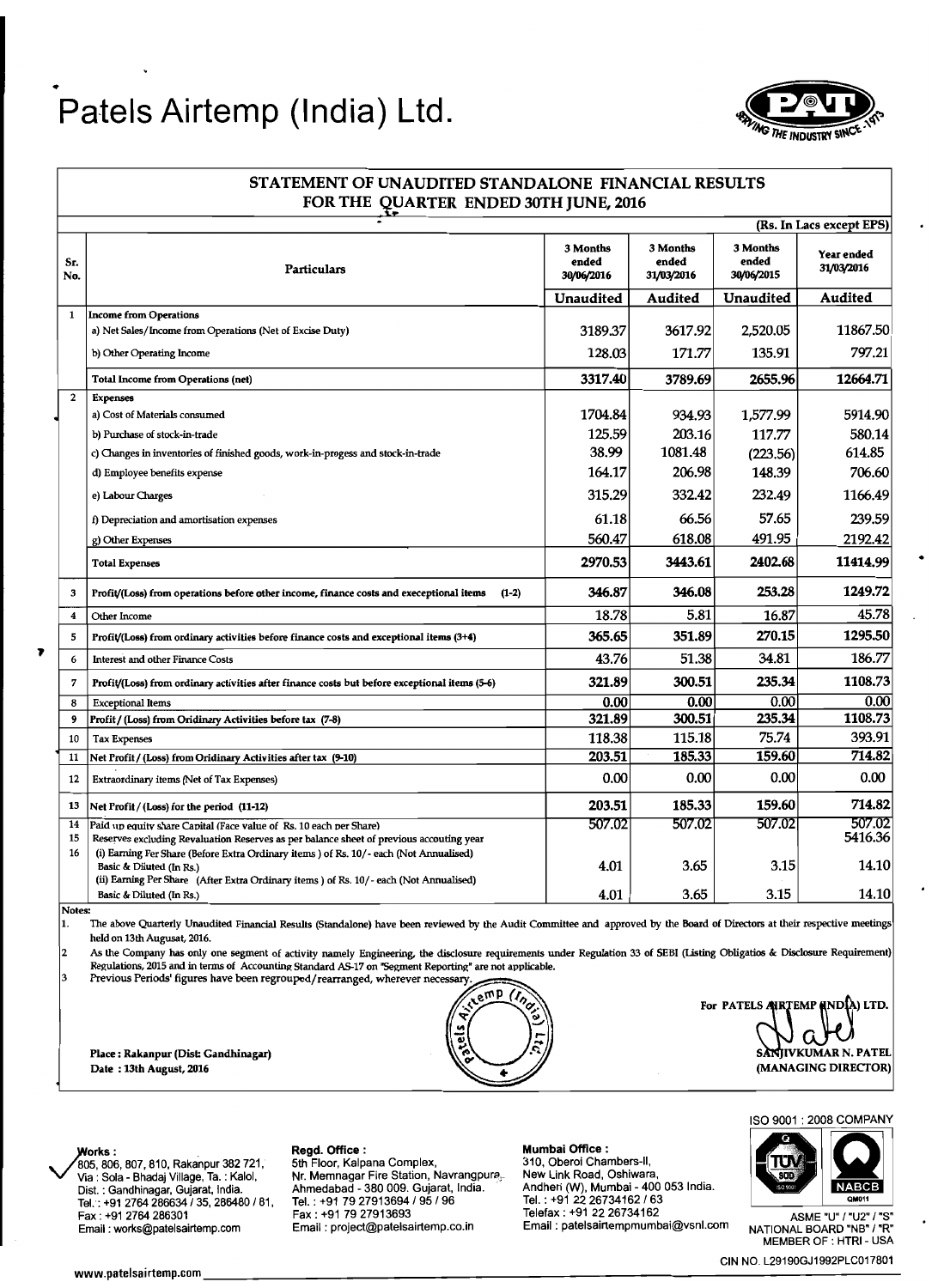## PARIKH & MAJMUDAR



**HARTERED ACCOUNTANTS** . (ER). HITEN PARIKH LLB., FCA., Phd A. SANJAY MAJMUDAR om., LL.B., FCA

## **REVIEW REPORT**

To the Board of Directors of PATELS AIRTEMP (INDIA) LTD

We have reviewed the accompanying statement of unaudited financial results ("the statement") of PATELS AIRTMEP (INDIA) LTD "the company" for the quarter ended 30<sup>th</sup> June 2016. This statement is the responsibility of the Company's management and has been approved by the Board of Directors in their meeting held on 13<sup>th</sup> August 2016. Our responsibility is to issue a report on these financial statements based on our review.

We conducted our review in accordance with the Standard on Review Engagement (SRE) 2410, "Review of Interim Financial information performed by the Independent Auditor" issued by the Institute of Chartered Accountants of India. This standard requires that we plan and perform the review to obtain moderate assurance as to whether the financial statements are free of material misstatement. A review is limited primarily to inquiries of company personnel and analytical procedures applied to financial data and thus provide less assurance than an audit. We have not performed an audit and accordingly, we do not express an audit opinion.

Without qualifying our opinion, we draw your attention to:

- Balance of Secured Loans. Unsecured Loans. Debtors. Loans & Advances  $i)$ & Creditors are subject to confirmation from respective parties.
- $ii)$ The closing stock as at 30.06.2016 is as taken, valued and certified by the MAJMU Management.